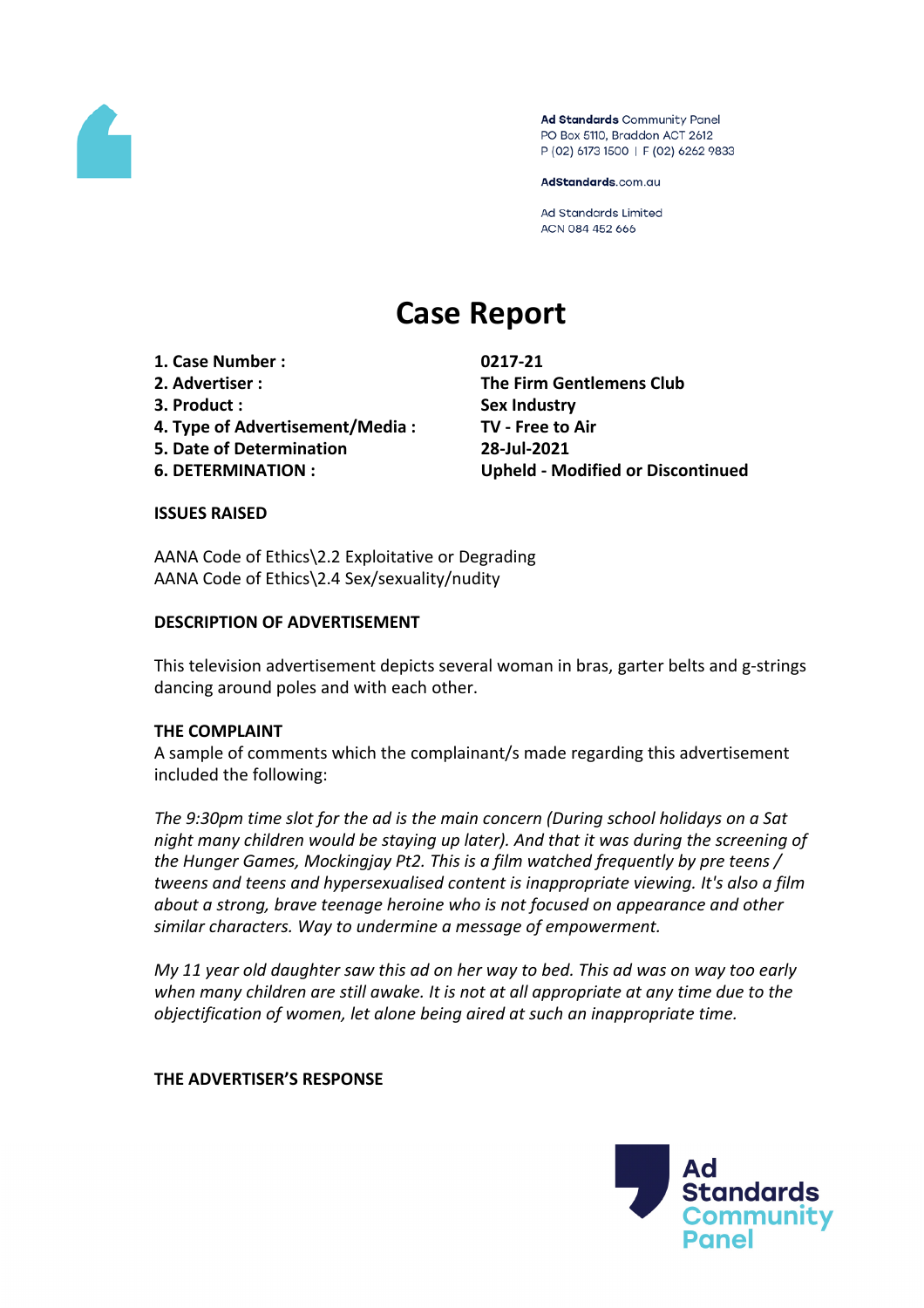

Comments which the advertiser made in response to the complainant/s regarding this advertisement include the following:

*The spot ran at 2133 (9.33pm) and is an "A" classified commercial however it is permitted to air from 2030 if it's not in sport/kids/family. Hunger Games is rated M and therefore not considered kids/family. This should be okay as the Program Rating was "M" and not promoted to Children.*

# **THE DETERMINATION**

The Ad Standards Community Panel (the Panel) considered whether this advertisement breaches Section 2 of the AANA Code of Ethics (the Code).

The Panel noted the complainants' concerns that the advertisement objectifies women and the sexualised content was inappropriate for the time the advertisement was shown.

The Panel viewed the advertisement and noted the advertiser's response.

**Section 2.2: Advertising or marketing communications should not employ sexual appeal in a manner which is exploitative or degrading of any individual or group of people.**

The Panel noted the AANA Practice Note which provides guidance on the meaning of the terms exploitative and degrading:

*Exploitative - (a) taking advantage of the sexual appeal of a person, or group of people, by depicting them as objects or commodities; or (b) focussing on their body parts where this bears no direct relevance to the product or service being advertised. Degrading – lowering in character or quality a person or group of people.*

# **Does the advertisement use sexual appeal?**

The Panel noted that this advertisement features women in lingerie pole dancing, dancing with each other and lying down. The Panel considered that the advertisement did contain sexual appeal.

# **Does the advertisement use sexual appeal in a manner that is exploitative?**

The Panel acknowledged that some members of the community would find the type of premises and the use of women as entertainment to be exploitative. The Panel noted however, that this type of business is legally allowed to operate in the area and that it could consider only the advertising or promotion of the business that is visible to the broader community not the behaviour or service it is promoting.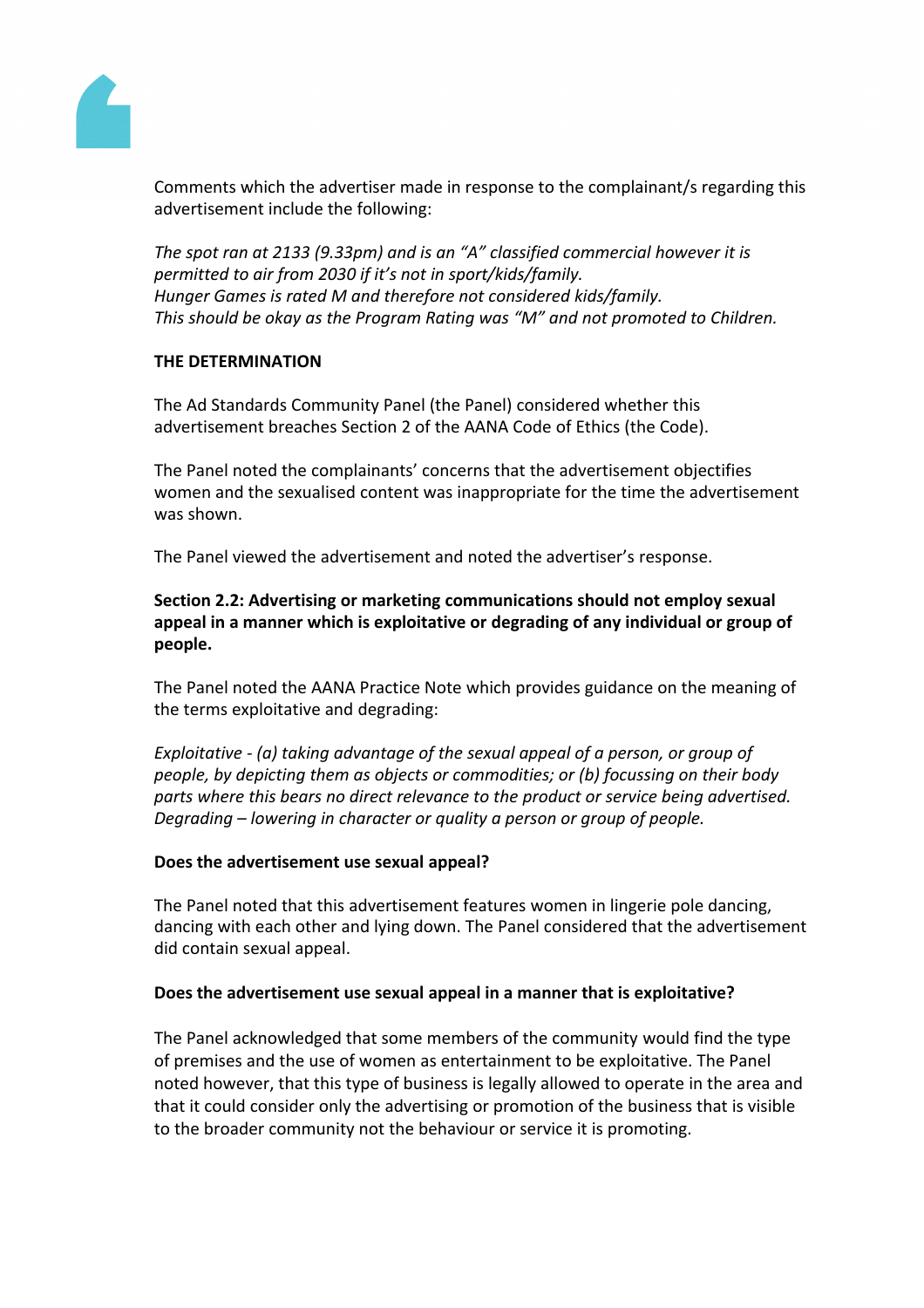

The Panel considered that there was a focus on the woman's body in the advertisement, however noted that the advertised product is a gentleman's club which features scantily clad and naked women as part of its service. The Panel considered that the images used in the advertisement are clearly related to the product being advertised.

The Panel considered that the advertisement did not employ sexual appeal in a manner which is exploitative of women.

# **Does the advertisement use sexual appeal in a manner that is degrading?**

The Panel considered that the depiction of the women was relevant to the promotion of a gentleman's club and that this did not lower women in character or quality.

The Panel considered that the advertisement did not employ sexual appeal in a manner which is degrading to women.

# **Section 2.2 conclusion**

Finding that the advertisement did not employ sexual appeal in a manner which is exploitative or degrading of an individual or group of people, the Panel determined that the advertisement did not breach Section 2.2 of the Code.

# **Section 2.4: Advertising or Marketing Communications shall treat sex, sexuality and nudity with sensitivity to the relevant audience.**

The Panel noted the Practice Note for the Code states:

*"Overtly sexual images are not appropriate in outdoor advertising or shop front windows.*

*"Although not exhaustive, the following may be considered to be overtly sexual:*

*• Poses suggestive of sexual position: parting of legs, hand placed on or near genitals in a manner which draws attention to the region;*

*• People depicted in sheer lingerie or clothing where a large amount of buttocks, female breasts, pubic mound or genital regions can be seen; The use of paraphernalia such as whips and handcuffs, particularly in combination with images of people in lingerie, undressed or in poses suggestive of sexual position;*

*• Suggestive undressing, such as pulling down a bra strap or underpants; or*

*• Interaction between two or more people which is highly suggestive of sexualised activity.*

*"Discreet portrayal of nudity and sexuality in an appropriate context (eg advertisements for toiletries and underwear) is generally permitted but note the application of the relevant audience. More care should be taken in outdoor media than magazines, for example.*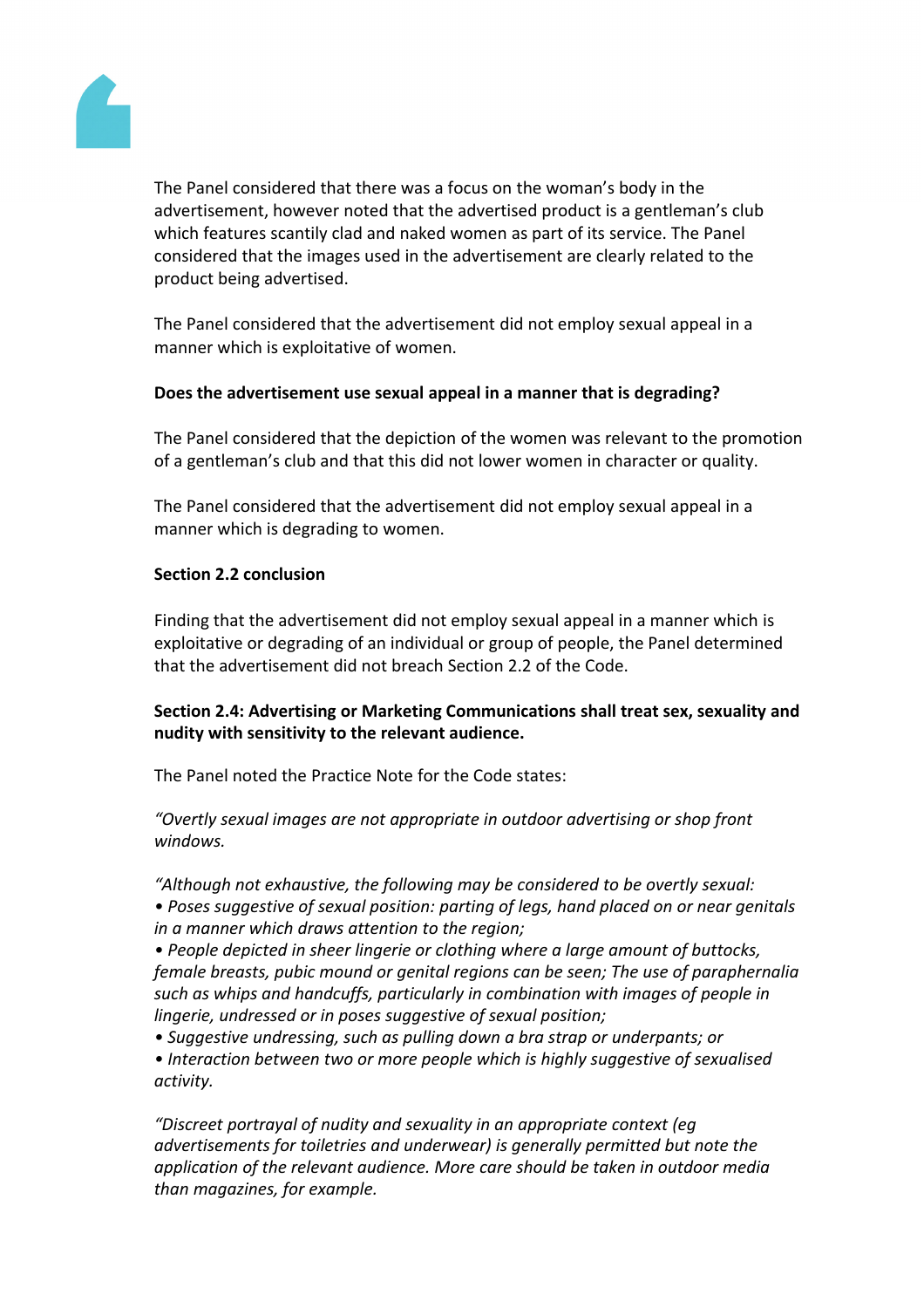

*"Images of models in bikinis or underwear are permitted, however, unacceptable images could include those where a model is in a suggestively sexual pose, where underwear is being pulled up or down (by the model or another person), or where there is clear sexual innuendo from the ad (e.g. depicting women as sexual objects)."*

# **Does the advertisement contain sex?**

The Panel considered whether the advertisement contained sex. The Panel noted the definition of sex in the Practice Note is "sexual intercourse; person or persons engaged in sexually stimulating behaviour".

The Panel noted that there were two scenes in the advertisement which depicted women interacting with each other. In one scene women in black lingerie are pressed up against each other with their breasts touching and in the other scene two women in coloured lingerie dance together with one woman running her hands down the other woman's arms. The Panel considered that although the women are not engaging in sexual intercourse, this is sexually stimulating behaviour and the advertisement could be considered to contain sex.

# **Does the advertisement contain sexuality?**

The Panel noted the definition of sexuality in the Practice Note is "the capacity to experience and express sexual desire; the recognition or emphasis of sexual matters".

The Panel noted that the advertisement featured women in lingerie pole dancing, interacting with each other and lying down and that these were highly sexualised images.

# **Does the advertisement contain nudity?**

The Panel noted that the definition of nudity in the Practice Note is "the depiction of a person without clothing or covering; partial or suggested nudity may also be considered nudity".

The Panel noted that the women in the advertisement are depicted in lingerie, and considered that this is a depiction of partial nudity.

# **Is the issue of sexuality treated with sensitivity to the relevant audience?**

The Panel noted that the definition of sensitivity in the Practice Note is "understanding and awareness to the needs and emotions of others".

The Panel considered that the requirement to consider whether sexual suggestion is 'sensitive to the relevant audience' requires them to consider who the relevant audience is and to have an understanding of how they might react to or feel about the advertisement.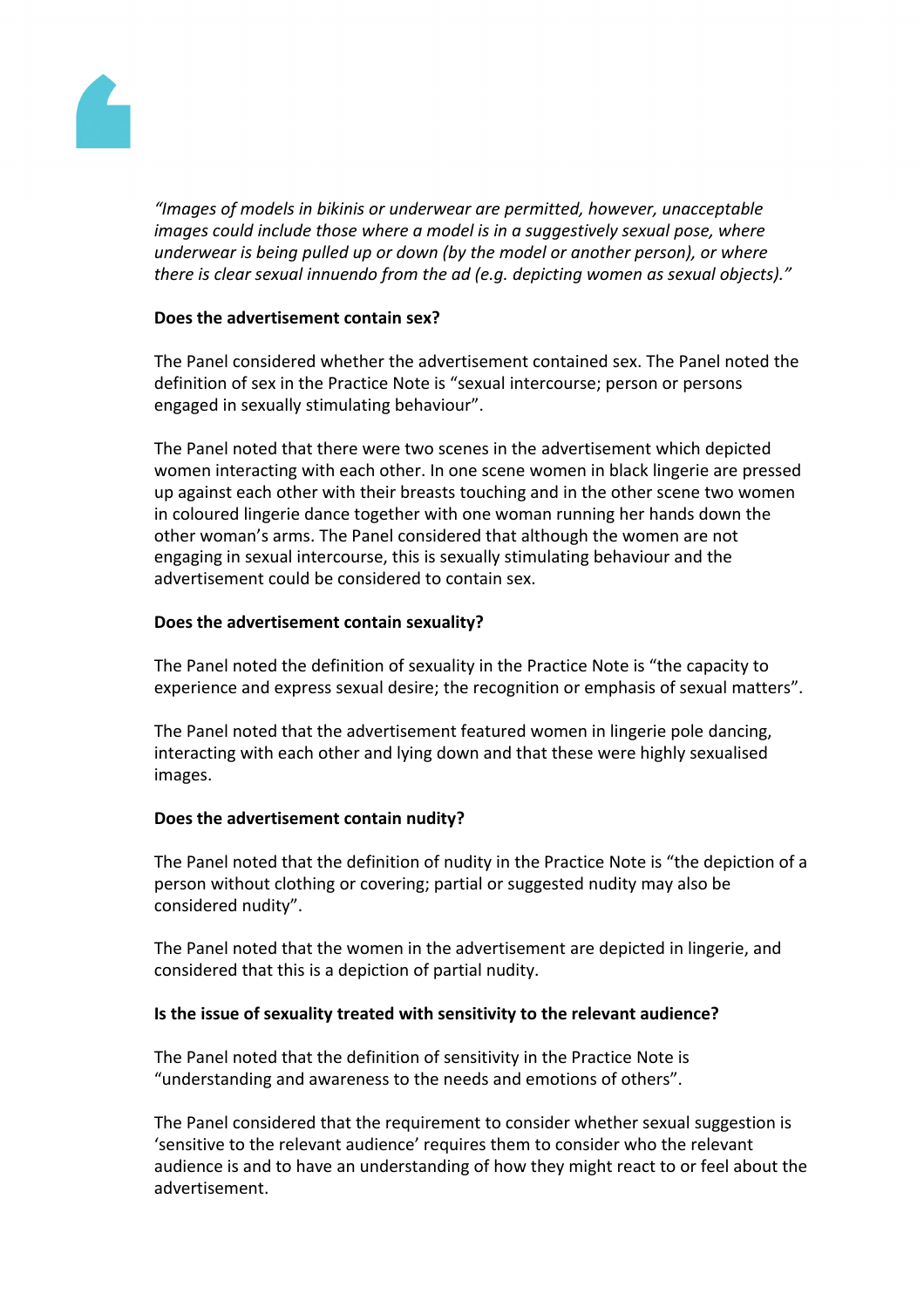

The Panel noted that the advertisement received an 'A' classification from FreeTV and therefore may be broadcast between 8.30pm and 5.00am on any day. In addition to the time restrictions, an advertisement classified 'A' must not be shown before 9.30 pm during sports programs and films classified G or PG which commence before 8.30 pm and continue after 8.30 pm (unless it is a film which is neither promoted to children nor likely to attract a substantial child audience).

The Panel noted that this advertisement was viewed by the complainant during the movies 'The Hunger Games: Catching Fire' and 'Bridesmaids' which are rated M and MA15+ respectively. The Panel noted that these ratings and times were consistent with the ClearAds rating.

The Panel considered that the relevant audience for the advertisement was anyone watching free-to-air TV after 8:30pm, and this would include older children and teenagers especially during school holidays.

The Panel noted the scenes where:

- Women are seen pole dancing with a focus on the women's buttocks in gstrings
- Two women in black lingerie pressed against each other
- Two women in coloured lingerie dancing together with one woman running her hands down the other woman's arms
- A woman in black lingerie lying on a shiny surface with her legs bent.

The Panel considered that these scenes were overtly sexualised and were not treated with sensitivity to an audience which would include older children and teenagers.

#### **Section 2.4 Conclusion**

The Panel determined that the advertisement did not treat sex, sexuality and nudity with sensitivity to the relevant audience and did breach Section 2.4 of the Code.

#### **Conclusion**

Finding that the advertisement did breach Section 2.4 of the Code, the Panel upheld the complaints.

# **THE ADVERTISER'S RESPONSE TO DETERMINATION**

The Firm Corporate Club lounge is a South Australian hospitality venue, the business operates legally and with the relevant licensing. The hospitality business employs over 40 South Australians across our bar, wait, concierge, and security staff and works with over 100 local artists (performers). Our business operates as a safe, and respected venue within our community and is known for our impeccable standards and ethical standpoint.